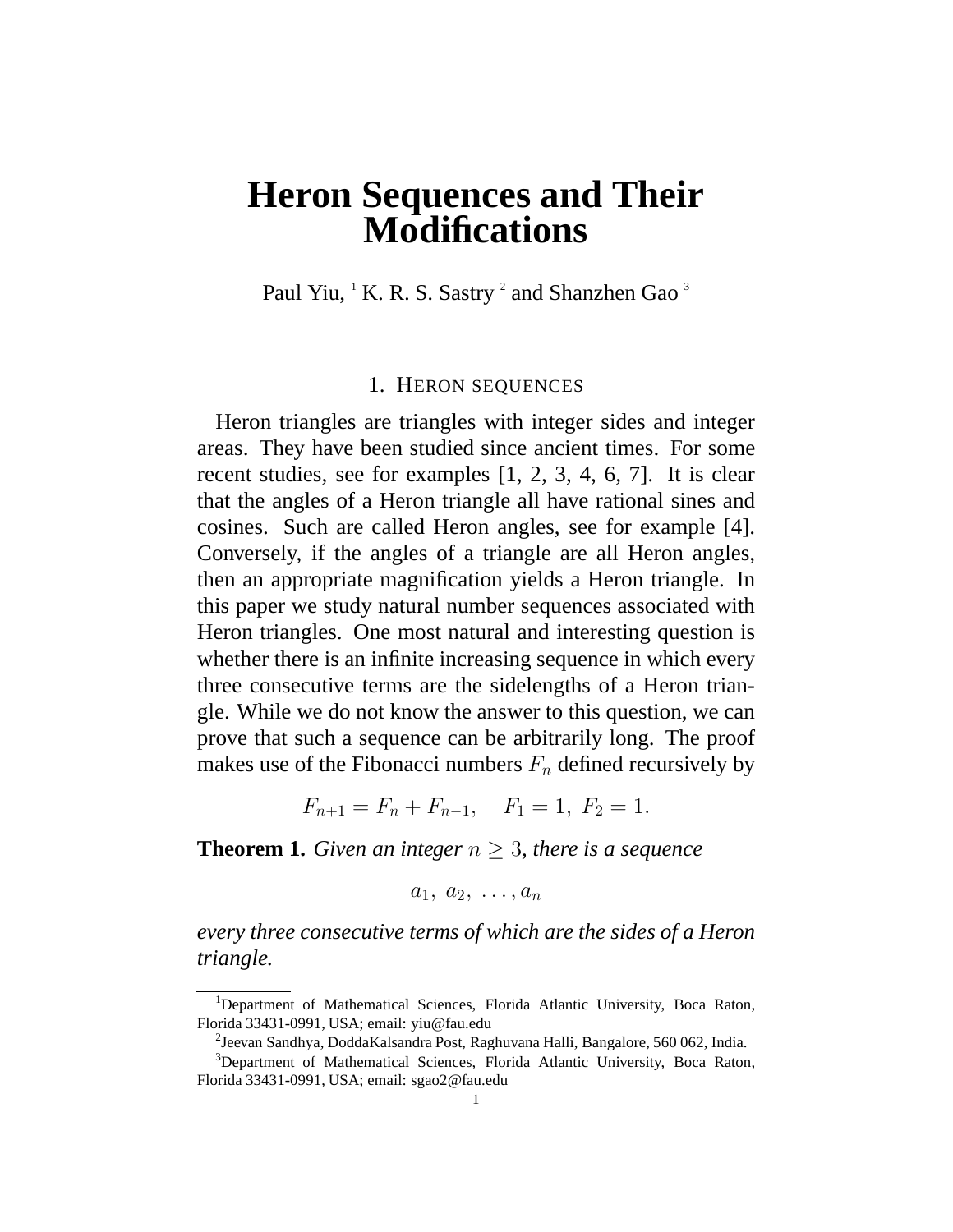*Proof.* Let  $\theta$  be a Heron angle such that  $F_{n+1}\theta < \frac{\pi}{2}$ . Consider the points

$$
P_k = (\cos 2F_{k+2}\theta, \sin 2F_{k+2}\theta),
$$

for  $k = 1, \ldots, n + 1$ . These are rational points on the unit circle. For  $k = 1, \ldots, n$ , the length of the chord  $P_k P_{k+1}$ 

$$
a_k = 2\sin\frac{2F_{k+3} - 2F_{k+2}}{2}\theta = 2\sin F_{k+1}\theta \in \mathbb{Q}.
$$

Since  $F_{n+1}\theta < \frac{\pi}{2}$ , the sequence of rational numbers  $a_1, a_2, \ldots, a_n$ is strictly increasing. We claim that every three consecutive terms are the sides of a triangle with rational area. To see this, note that for  $k = 3, \ldots, n$ , two of the sides of triangle  $P_{k-2}P_{k-1}P_k$  have lengths  $a_{k-2}$  and  $a_{k-1}$ . The length of the third side  $P_{k-2}P_k$  is

$$
2\sin\frac{2F_{k+2} - 2F_k}{2}\theta = 2\sin F_{k+1}\theta = a_k.
$$

Since the vertices of the triangle  $P_{k-2}P_{k-1}P_k$  are on the unit circle, its area is  $\frac{a_{k-2}a_{k-1}a_k}{4}$ , a rational number. By clearing denominators, we obtain an  $n$ -term sequence of integers every three consecutive terms of which form a Heron triangle.  $\Box$ 

The numbers realizing the Heron triangles in the above construction increase very rapidly in  $n$ . By a routine computer search beginning with two positive integers  $< 1000$ , we have found that the longest Heron sequence contains 9 terms. There are three such sequences. One of these is

|      |  | $\sqrt{\text{ sides}} \begin{pmatrix} 60 & 275 & 325 & 500 & 525 \end{pmatrix}$ | - 697                                        | 746 | 1345 | 1797 |
|------|--|---------------------------------------------------------------------------------|----------------------------------------------|-----|------|------|
| area |  |                                                                                 | 4950 41250 78750 130872 175644 175644 452844 |     |      |      |

This sequence has been recorded in the *Encyclopedia of Integer Sequences* as sequence A134587.

The other two 9-term sequences are obtained by multiplying the sides in this sequence by 2 and 3 respectively. Again, beginning with two integers  $< 1000$ , there are two 8-term modified Hereon sequences:

2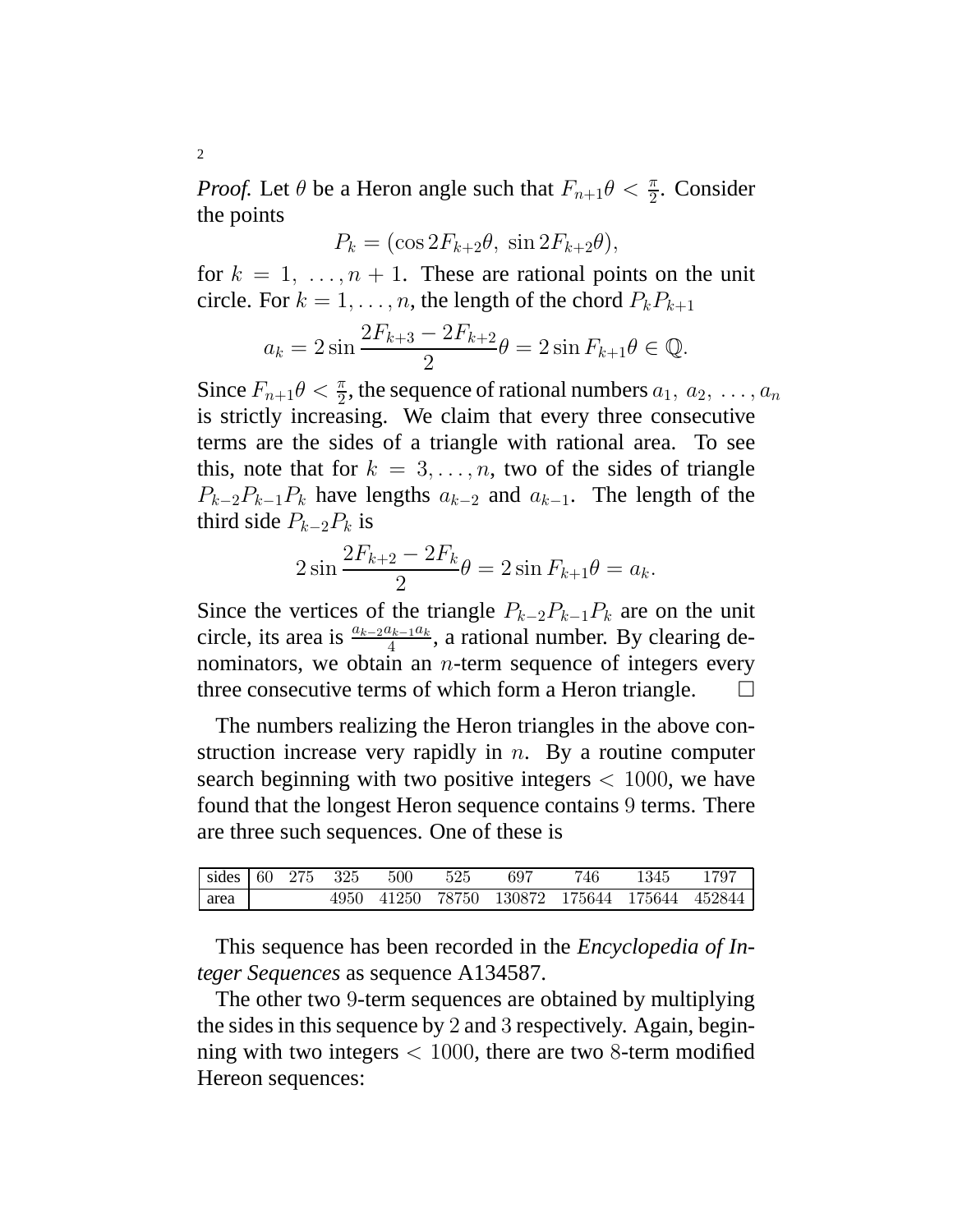| sides 445 485 |  | 850   | 1095 | 1435 | 2516 | 2691                                    | 3505 |
|---------------|--|-------|------|------|------|-----------------------------------------|------|
| area          |  | 80100 |      |      |      | $-197100$ 464100 165648 1782270 3369960 |      |
|               |  |       |      |      |      |                                         |      |

| sides $825$ 975 |  | 1500 | 1575 | 2091 | 2238                                          | 4035 | 5391 |
|-----------------|--|------|------|------|-----------------------------------------------|------|------|
| area            |  |      |      |      | 371250 708750 1177848 1580796 1580796 4075596 |      |      |

## 2. MODIFIED HERON SEQUENCES

A common way to construct Heron triangles is to choose three integers  $u, v, w$  such that

$$
(1) \t uvw(u+v+w) = \Delta^2
$$

for an integer  $\triangle$ . The triangle with sides

$$
a = u + v, \qquad b = u + w, \qquad c = v + w
$$

is a Heron triangle with area  $\triangle$ . By a modified Heron sequence we mean an *increasing* sequence  $(u_n)$  of positive integers such that every three consecutive terms  $u_{n-2}$ ,  $u_{n-1}$  and  $u_n$  determine a Heron triangle with sides

$$
a_n = u_{n-2} + u_{n-1}, \quad b_n = u_{n-2} + u_n, \qquad c_n = u_{n-1} + u_n,
$$

and integer area  $\triangle_n$ . While it is not *a priori* obvious that a Heron sequence may be infinite, we show that, apart from a few exceptions, an infinite modified Heron sequence always results if one begins with two distinct positive integers.

**Theorem 2.** *Let* u < v *be positive integers such that*

(2)  $(u, v) \neq (1, 4), (1, 9), (2, 8), (2, 18), (4, 16).$ 

*There is an infinite modified Heron sequence*  $(u_n)$  *satisfying* (i)  $u_{-1} = u, u_0 = v;$ 

(ii)  $u_n$  *is the smallest positive integer* >  $u_{n-1}$  *such that the triangle determined by*  $u_{n-2}$ ,  $u_{n-1}$ , and  $u_n$  *is a Heron triangle.*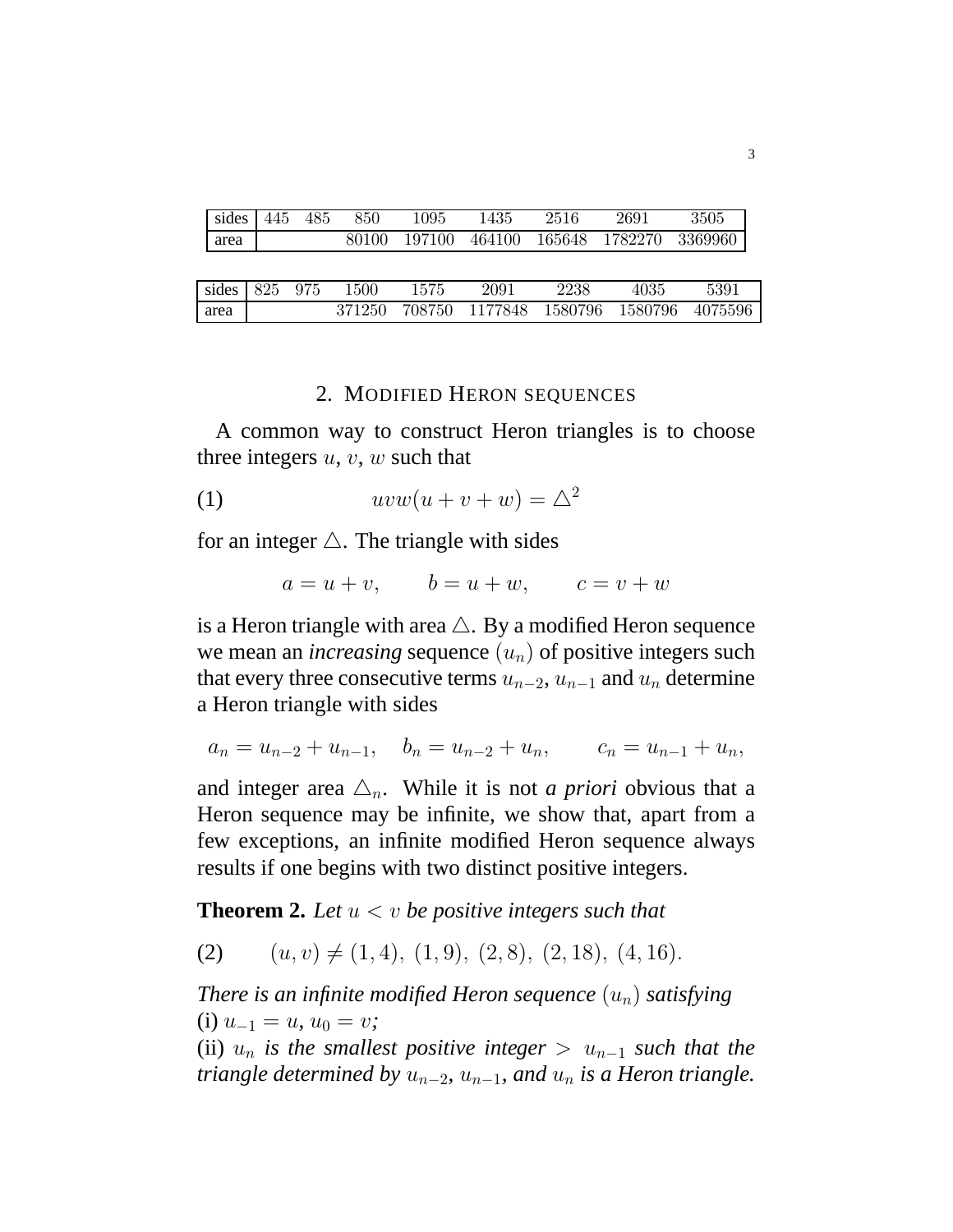*Proof.* Given two positive integers  $u < v$ , to find an integer w which together with  $u$  and  $v$  gives a Heron triangle we solve (1) by rewriting it in the form

(3) 
$$
x^2 - uv \cdot y^2 = -uv(u+v)^2
$$

by putting  $x = 2\Delta$  and  $y = 2w + u + v$ .

**The case** uv **not equal to a square.** It is readily seen that  $(x, y) = (0, u + v)$  is a solution of (3). If uv is not the square of an integer, then there is an infinite sequence of integer solutions generated by the fundamental solution of the Fermat-Pell equation

$$
(4) \t\t x^2 - uv \cdot y^2 = 1.
$$

Namely, if  $(a, b)$  is the smallest positive solution of (4), then there is a sequence  $(x_n, y_n)$  of solutions of (3) given by

(5) 
$$
\begin{pmatrix} x_{n+1} \\ y_{n+1} \end{pmatrix} = \begin{pmatrix} a & uvb \\ b & a \end{pmatrix} \begin{pmatrix} x_n \\ y_n \end{pmatrix}, \qquad \begin{pmatrix} x_0 \\ y_0 \end{pmatrix} = \begin{pmatrix} 0 \\ u+v \end{pmatrix}.
$$

Note that  $a \geq 3$  except when  $uv = 3$ . In particular,  $y_1 =$  $a(u + v) \ge 3(u + v)$ . We can determine an integer w from  $y_1 = 2w + u + v$  which satisfies  $w \ge u + v > v$ . For  $(u, v) =$  $(1, 3)$ , the solution  $y_2$  would give  $w > v$ .

**The case** uv **equal to a square.** If uv is a square, equation (3) reduces to

(6) 
$$
(2w+u+v)^2 = (u+v)^2 + z^2
$$

for some integer z. This requires  $u + v$  to be a shorter side of a Pythagorean triangle whose hypotenuse is  $2w + u + v$ for some integer  $w > v$ . Now, it is well known (and easy to verify) that every integer  $\geq 3$  is a shorter side of a Pythagorean triangle. However, to ensure a hypotenuse of sufficient length, we examine the details. Note that we require the hypotenuse to be  $2w + u + v$ , which has the same parity as  $u + v$ .

4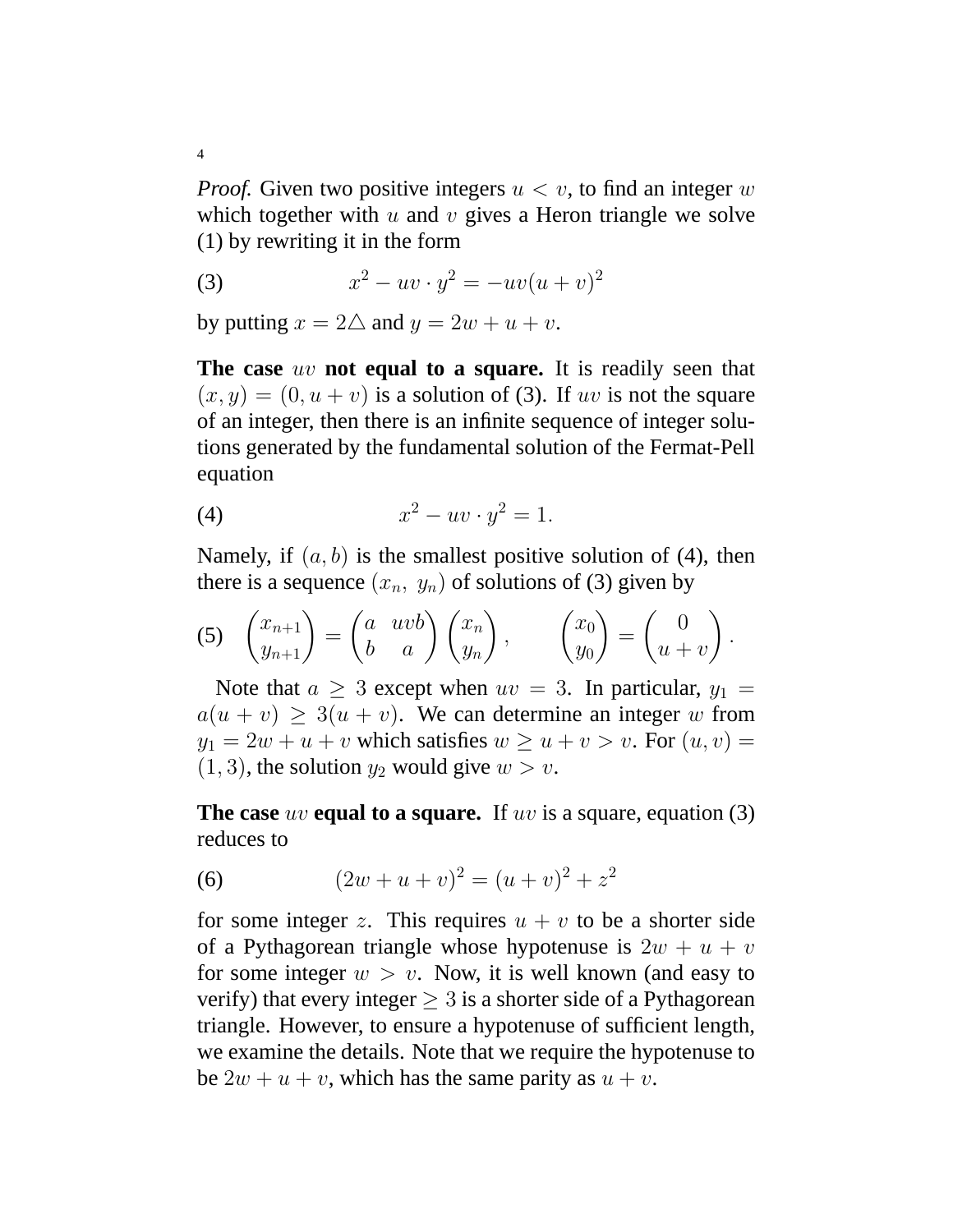(i) If  $u+v = 4k$  for some integer k, consider the Pythagorean triangle

$$
(4k, 2(k^2-1), 2(k^2+1)).
$$

If we set the hypotenuse to be  $2w + 4k$ , then  $w = (k - 1)^2$ . If  $k \geq 6$ ,  $w = (k-1)^2 > 4k > v$ . The only pairs  $(u, v)$  which do not satisfy this condition are  $(u, v) = (2, 18)$  and  $(4, 16)$ .

(ii) If  $u + v = 4k + 2$  for some integer k, consider the Pythagorean triangle

$$
(2(2k+1), (2k+1)^2 - 1, (2k+1)^2 + 1).
$$

If we set  $2w + 4k + 2 = (2k+1)^2 + 1$ , then  $w = 2k^2$ . If  $k \ge 3$ , then  $w = 2k^2 > 4k + 2 > v$ . The only pairs  $(u, v)$  which do not satisfy this condition are  $(1, 9)$  and  $(2, 8)$ .

(iii) If  $u + v = 4k + 1$  for some integer k, consider the Pythagorean triangle

$$
(4k+1, 4k(2k+1), (2k+1)^2 + (2k)^2).
$$

If we set  $2w + 4k + 1 = (2k + 1)^2 + (2k)^2$ , then  $w = 4k^2$ . If  $k \geq 2$ ,  $w = 4k^2 > 4k + 1 > v$ . The only pair  $(u, v)$  which does not satisfy this condition is  $(1, 4)$ .

(iv) If  $u + v = 4k + 3$  for some integer k, consider the Pythagorean triangle

$$
(4k+3, 4(k+1)(2k+1), (2k+1)^2 + (2k+2)^2).
$$

If we set  $2w+4k+3 = (2k+1)^2+(2k+2)^2$ , then  $w = (2k+1)^2$ , which always exceeds  $4k + 3$  for  $k \ge 1$ .

It follows that if  $uv$  is a square, then apart from the pairs in the list (2), there exists an integer  $w > v$  such that  $u, v, w$ determine a Heron triangle.

For  $(u, v)$  given in the list (2), it is routine to check that Pythagorean triangle in (6) is an integer multiple of (5, 12, 13). In each case, the corresponding value of  $w$  is smaller than  $v$ .

Therefore, beginning with  $(u_{-1}, u_0)$  which is not one of the pairs in the list (2) we can determine inductively for  $n \geq 1$ ,  $u_n$  as the smallest integer >  $u_{n-1}$  such that  $u_{n-2}$ ,  $u_{n-1}$ ,  $u_n$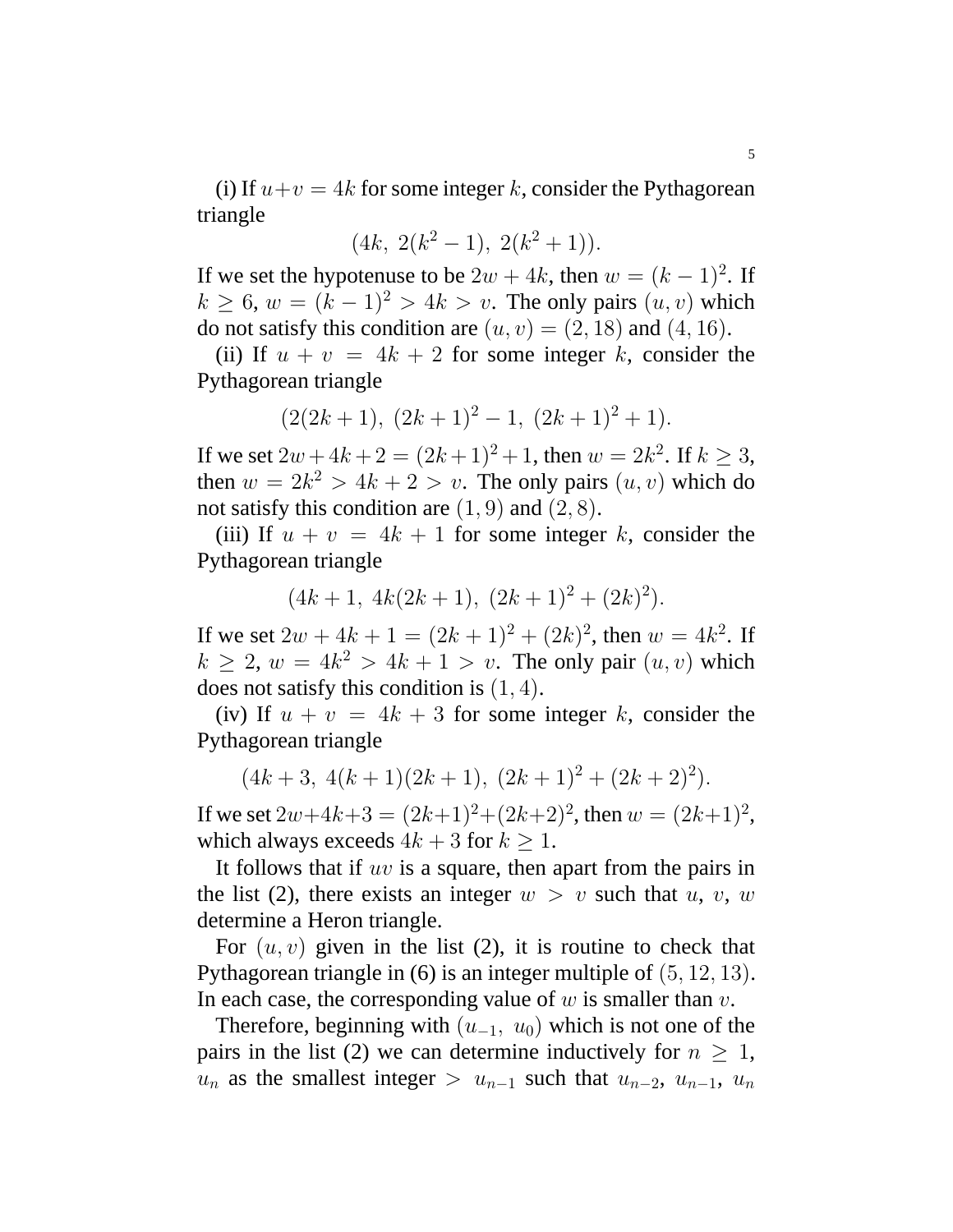determine a Heron triangle. The sequence so obtained is infinite.  $\Box$ 

*Remark.* The above constructions may or not not give the smallest possible  $w$  in question. However, the existence of the smallest  $w > v$  is guaranteed.

We conclude with some examples of modified Heron sequences each determined by two initial entries. The first three have been recorded in the *Encyclopedia of Integer Sequences*

|         | EIS number   Modified Heron sequence               |
|---------|----------------------------------------------------|
| A134588 | $1, 2, 3, 10, 27, 98, 120, 327, \ldots$            |
| A134589 | $1, 3, 12, 49, 108, 243, 624, \ldots$              |
| A134590 | $\vert 2, 5, 63, 112, 140, 315, 364, \ldots \vert$ |
|         | $\vert 6, 7, 8, 27, 70, 750, 972, \ldots \vert$    |

The Heron triangles determined by the last sequence are

(13, 14, 15; 84), (15, 34, 35; 252), (35, 78, 97; 1260),  $(97, 777, 820; 34650), (820, 1042, 1722; 302400), \ldots$ 

The authors thank the referee for instructive comments leading to improvements on the presentation of this paper.

## **REFERENCES**

- [1] A. Bremner, On Heron triangles, *Ann. Math. Inform.*, 33 (2006) 15–21.
- [2] R. H. Buchholz and R. L. Rathbun, An infinite set of Heron triangles with two rational medians, Amer. Math. Monthly 104, (1997) 107–115.
- [3] R. H. Buchholz and R. L. Rathbun, Heron triangles and elliptic curves. *Bull. Austral. Math. Soc.*, 58 (1998) 411–421.
- [4] K. R. S. Sastry, Heron angles, *Math. Comput. Ed.*, 35 (2001) 51–60.
- [5] K. R. S. Sastry, Two Brahmagupta problems, *Forum Geom.*, 6 (2006) 301–310.
- [6] P. Yiu, Construction of indecomposable Heronian triangles, Rocky Mountain J. Math., 28 (1998) 1189–1202.
- [7] P. Yiu, Heronian triangles are lattice triangles, *Amer. Math. Monthly*, 108 (2001) 261– 263.

6